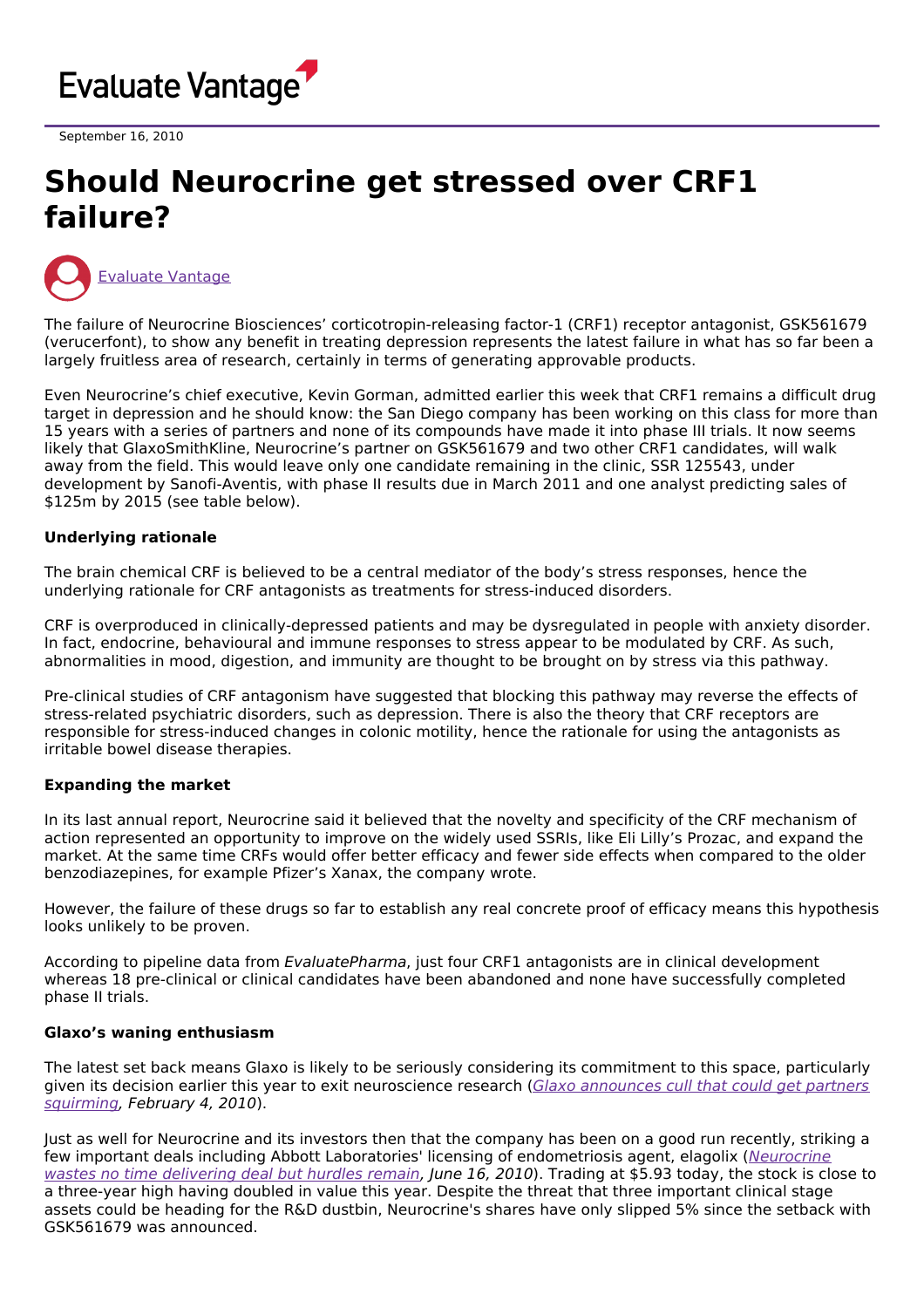Neurocrine and Glaxo first signed a deal on the CRF programme back in 2001, agreeing to research the area for up to five years, to identify and develop CRF-R1 and CRF-R2 antagonists. One was already in phase I, NBI-34041, although this was abandoned in 2002 in favour of more promising looking follow-on candidates.

The first tranche of the deal cost Glaxo \$25.5m in upfront and early milestones, and the sponsored research portion of this collaboration was completed in 2005.

Neurocrine was working on the area long before the Glaxo deal was signed, first establishing proof of concept back in 1999 with a compound partnered with Janssen. This was ultimately terminated due to safety reasons, and Janssen terminated the collaboration in 2002.

## **Other riders falling back**

For GSK561679, the next major results are not expected till December 2013, from a placebo-controlled, phase II post-traumatic stress disorder study in women, being conducted by Emory University and Mount Sinai School of Medicine.

A phase II comparative pharmacodynamics trial of GSK561679 and GW876008, another GSK/Neurocrine CRF1 antagonist, in IBD patients was terminated in January 2008, the reasons for which are unclear.

Incidentally, GW876008 itself was subject to an investigation by University College London Hospital (UCLH), completed last year, where it was shown to alleviate stress-induced rectal hypersensitivity in a particular subset of IBD patients – those where external stress stimuli cause a persistent disinhibition of sympathetic nervous outflow. This is not, however, a characteristic common to all IBD sufferers.

A former leader in the game, Bristol-Myers Squibb via its 2001 acquisition of DuPont Pharmaceuticals, experienced a number of setbacks with its CRF1 antagonists, particularly pexacerfont. The drug reached a phase II/III trial for generalised anxiety disorder, the phase II part completed in March 2008 but failed to achieve the desired efficacy outcomes. Pexacerfont was subsequently abandoned.

## **Last roll of the CRF dice?**

Further interest in the CRF field now turns to data from Sanofi's SSR 125543 programme, which could yet pull this class back into the depression arena. Cowen is the only analyst providing a forecast on the product, predicting a launch in 2013 and sales of \$125m by 2015. Looking at the available data though, this looks on the high side of optimistic, and any failure here could signal the end of CRF1 antagonist development for depression.

All in all, the future does not look bright for this target or class of compounds. While Neurocrine may want to champion the mechanism of action, historical and current data do not reflect this enthusiasm. The setback this week only looks like hastening the departure of yet another big pharma company from the field.

| <b>CRF-1 receptor antagonists</b> |  |                      |                        |                                                       |                                  |                                                                                                                                       |  |  |  |
|-----------------------------------|--|----------------------|------------------------|-------------------------------------------------------|----------------------------------|---------------------------------------------------------------------------------------------------------------------------------------|--|--|--|
| <b>Status</b>                     |  | <b>Product</b>       | Generic<br><b>Name</b> | <b>Company</b>                                        | <b>Originator</b>                | <b>Indication</b><br><b>Summary</b>                                                                                                   |  |  |  |
| <b>Phase II</b>                   |  | <b>SSR</b><br>125543 |                        | Sanofi-Aventis                                        | Sanofi-<br>Synthélabo            | Depression<br>[Phase II]; Post-<br>traumatic stress<br>disorder [Phase<br>II]; Generalised<br>anxiety [Phase I]                       |  |  |  |
|                                   |  | GW876008             | emicerfont             | GlaxoSmithKline<br>+ Neurocrine<br><b>Biosciences</b> | Neurocrine<br><b>Biosciences</b> | Social anxiety<br>disorder [Phase<br>II]; Irritable bowel<br>syndrome (IBS)<br>[Phase II];<br>Depression<br>[Abandoned -<br>Phase II] |  |  |  |
|                                   |  | GSK561679            | verucerfont            | GlaxoSmithKline<br>+ Neurocrine<br><b>Biosciences</b> | Neurocrine<br><b>Biosciences</b> | Depression<br>[Phase II];<br>Generalised<br>anxiety [Phase II];<br>Irritable bowel<br>syndrome (IBS)                                  |  |  |  |

[Abandoned -